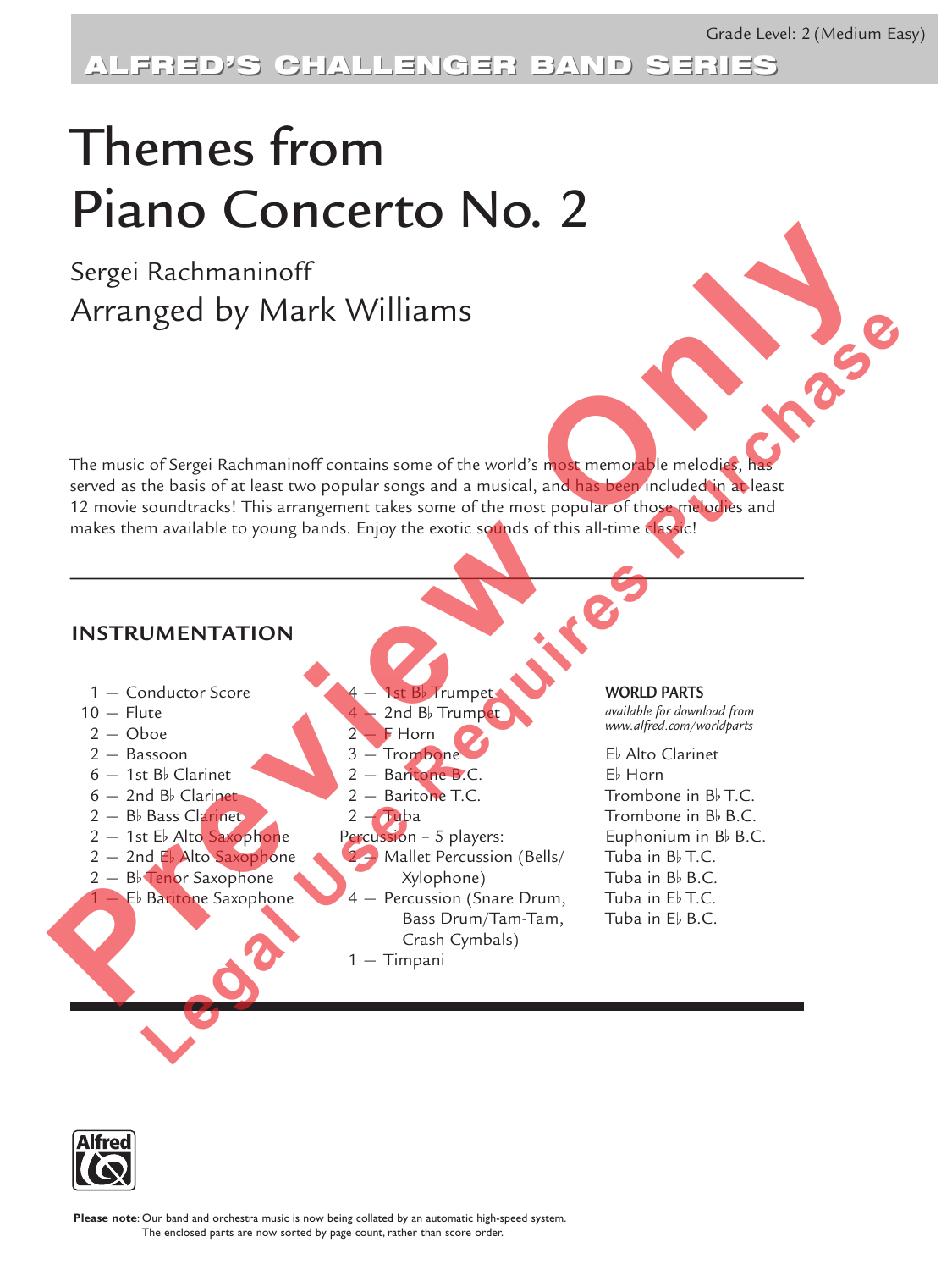## Themes from Piano Concerto No. 2

 $\circ$  $\circledast$  $\circ$  $\circ$  $\circledast$ <u>ን</u>፡ <u>ን</u>  $\circ$ ã  $\overline{\mathbf{r}}$ b b # **b**<br>
<br>
<br>
<br>
<br>
<br>
<br><br><br><br>
<br><br><br> **b** b **b** b b b **b**  $\,$  $\mathbf{e}$  $\mathbf{e}$  $\mathbf{e}$  $\mathbf{e}$ æ  $\mathbf{e}$  $\mathbf{e}$  $\mathbf{e}$  $\mathbf \theta$ C **<sup>B</sup>**b **Clarinets <sup>B</sup>**b **Trumpets Trombone 1 2 Flute/ Oboe <sup>E</sup>**b **Alto Saxophones F Horn Timpani Percussion (Snare Drum, Bass Drum/Tam-Tam, Crash Cymbals) 1 2 Baritone Tuba 1 2 Mallet Percussion (Bells/Xylophone)** Fl. only  $(+T.Sx.)$ Tune: F, Bb **Moderato**  $J = 66$  $\frac{1}{\sqrt{2}}$  $m f$  $\overline{\mathsf{P}}$  $\frac{2}{\frac{2}{m}}$  $\frac{2}{mp}$ œœ .  $\frac{1}{\epsilon}$  $m f$  $\overline{a}$ ∑ ∑  $\frac{2}{\sqrt{mp}}$ .  $\begin{array}{c} \begin{array}{c} \bullet \\ \bullet \end{array} \end{array}$   $mp$ œ . œ œ  $\frac{mp}{2}$  $\frac{1}{2}$ ∑ Œ  $\frac{p}{2}$ **S.D. B.D.** ˙æ <sup>œ</sup> <sup>œ</sup> Œ Ó 1 ∑  $e$  be  $e$  e  $rac{1}{\sqrt{2}}$  $\frac{1}{2}$ . <mark>๔ ๒๔ ๖ ๖ ๖</mark><br>———————————————————— ∑  $\frac{1}{2}$ - œ .  $\begin{array}{c} \begin{array}{c} \bullet \\ \bullet \end{array} \end{array}$  $\frac{1}{\epsilon}$  be . œ œ  $\leftarrow$ ∑ <sup>Œ</sup> ˙æ <sup>œ</sup> <sup>œ</sup> Œ Ó 2 ∑  $\triangle$ िल<br>पाठ<br>पाठ e <mark>e</mark> .  $\frac{\Theta}{\Theta}$ ∑ ∑ <u>≹</u><br>≙ <u>.</u><br>. . <u>रे ।</u> - œ . œ œ  $\frac{1}{2}$ ∑ <sup>Œ</sup> ˙æ <sup>œ</sup> <sup>œ</sup> Œ Ó 3 ∑  $\bullet$   $\bullet$   $\bullet$  $\overline{\Phi}$ - Ó <sup>œ</sup> <sup>œ</sup> <sup>œ</sup> <sup>œ</sup> <sup>∑</sup> ∑  $\overline{a}$  $\frac{1}{2}$ ˙ - <sup>Ó</sup> ∑ ∑  $\frac{1}{\sqrt{2}}$ ∑ 4 ∑  $\frac{b \bullet \bullet \bullet \bullet}{\bullet \bullet \bullet \bullet \bullet}$ Œ <u>مح</u>ة<br>أ - œœ . œb <sup>œ</sup> <sup>œ</sup> <sup>œ</sup> <sup>∑</sup> ∑  $E_{\rm bg}$ <u>न्दर्भ</u> . ∑ œ œ  $\frac{1}{2}$ ∑ <sup>Œ</sup> ˙æ <sup>œ</sup> <sup>œ</sup> Œ Ó 5 ∑  $\epsilon$   $\epsilon$   $\epsilon$ Œ  $\frac{1}{\sqrt{2}}$ **ক ক**<br>— . <sup>œ</sup> <sup>œ</sup> <sup>œ</sup> <sup>œ</sup> <sup>∑</sup> ∑  $\begin{picture}(180,17)(-10,17)(-10,17){\line(1,0){156}} \put(10,17){\line(1,0){156}} \put(10,17){\line(1,0){156}} \put(10,17){\line(1,0){156}} \put(10,17){\line(1,0){156}} \put(10,17){\line(1,0){156}} \put(10,17){\line(1,0){156}} \put(10,17){\line(1,0){156}} \put(10,17){\line(1,0){156}} \put(10,17){\line(1,0){156}} \put($  $\sum_{i=1}^n$ . ∑ œ œ  $\ddot{\mathbf{z}}$ ∑ <sup>Œ</sup> ˙æ <sup>œ</sup> <sup>œ</sup> Œ Ó 6 ∑  $\circ$  $\Theta$  $\Theta$  $\bigcirc$  $\circ$ <u>):</u> <u>):</u>  $\bigcirc$  $\bf{H}$ <u>):</u> **b**<br>
 b # b b b b b b<br>2 b<br>2 b b **Cls. Tpts. Trb. 1 2 Fl./ Ob. A. Saxes Hn. Timp. Perc. 1 2 Bar./ Tuba 1 2 Mlt. Perc.**  $\frac{1}{\sqrt{2}}$ مية<br>⊺<br>¤¤ ˙  $\frac{1}{2}$ œ .  $\epsilon$ ∑  $\frac{1}{\epsilon}$  $\frac{e}{\sqrt{2}}$ .  $\leftarrow$  $\pm 0$ . œ œ  $\overline{a}$ ∑ <sup>Œ</sup> ˙æ <sup>œ</sup> <sup>œ</sup> Œ Ó 7 ∑  $\binom{m}{k}$ +Ob. ) <sup>œ</sup> <sup>œ</sup> **exte** ˙˙ - Í. <sup>œ</sup> <sup>œ</sup> <sup>œ</sup> œ# <sup>∑</sup> ∑  $\overline{a}$  $\frac{1}{2}$ ˙ –<br><del>0</del> ∑ ∑  $\frac{1}{\sqrt{2}}$ ∑ 8 ∑ 9 w  $\sum_{i=1}^n$  $rac{1}{2}$ .  $rac{1}{\sqrt{1-\frac{1}{2}}\sqrt{1-\frac{1}{2}}\sqrt{1-\frac{1}{2}}\sqrt{1-\frac{1}{2}}}}$ ∑  $\frac{1}{2}$  $\overline{\mathcal{E}}$ . <u>ः</u><br>॑ -<br>-<br>-. œ œ# # Œ Ó ∑ <sup>Œ</sup> ˙æ <sup>œ</sup> <sup>œ</sup> Œ Ó 9 ∑  $\bullet$   $\bullet$   $\bullet$   $\bullet$  $\frac{2}{3}$  $\frac{1}{2}$ Į<br>C . <sup>œ</sup> <sup>œ</sup> <sup>œ</sup> <sup>œ</sup> <sup>∑</sup> ∑  $\frac{1}{2}$  $\frac{1}{2}$   $\frac{1}{2}$ . <u>ः</u><br>॑ - œ . œ  $\frac{1}{2}$ ∑ <sup>Œ</sup> ˙æ <sup>œ</sup> <sup>œ</sup> Œ Ó 10 ∑ œ œ ˙  $\frac{1}{\epsilon}$ ˙  $\frac{1}{2}$ . œ œ ˙ ∑ ∑  $\frac{1}{\epsilon}$  $\frac{1}{\epsilon}$   $\frac{1}{\epsilon}$ .  $\begin{array}{c} \uparrow \\ \downarrow \end{array}$ -<br>2<br>- P . œ *a2*  $\leftarrow$ ∑ <sup>Œ</sup> ˙æ <sup>œ</sup> <sup>œ</sup> <sup>Œ</sup> <sup>œ</sup> <sup>Œ</sup> 11 ∑  $\overline{\phantom{a}}$ œ œ œ œ œ œ œ . ˙˙  $\frac{1}{2}$ .  $\frac{1}{\sqrt{2}}$ ∑ ∑ œ . ˙  $\frac{1}{2}$   $\frac{1}{2}$ . œ  $\frac{1}{\rho}$ - œ . ∑ ∑ <sup>œ</sup> ˙æ <sup>œ</sup> <sup>∑</sup> 12 ∑ Sergei Rachmaninoff *Arranged by Mark Williams* Duration - 2:40 CONDUCTOR SCORE **Preview Only 1990 Legal Use Requires Purchase**

29449

Copyright © 2008 by Alfred Publishing Co., Inc. All rights reserved. Printed in USA.

 $\begin{pmatrix} \mathbf{m} \mathbf{p} \mathbf{3} \\ \mathbf{w}_y \end{pmatrix}$ Purchase a full-length<br>performance recording! alfred.com/downloads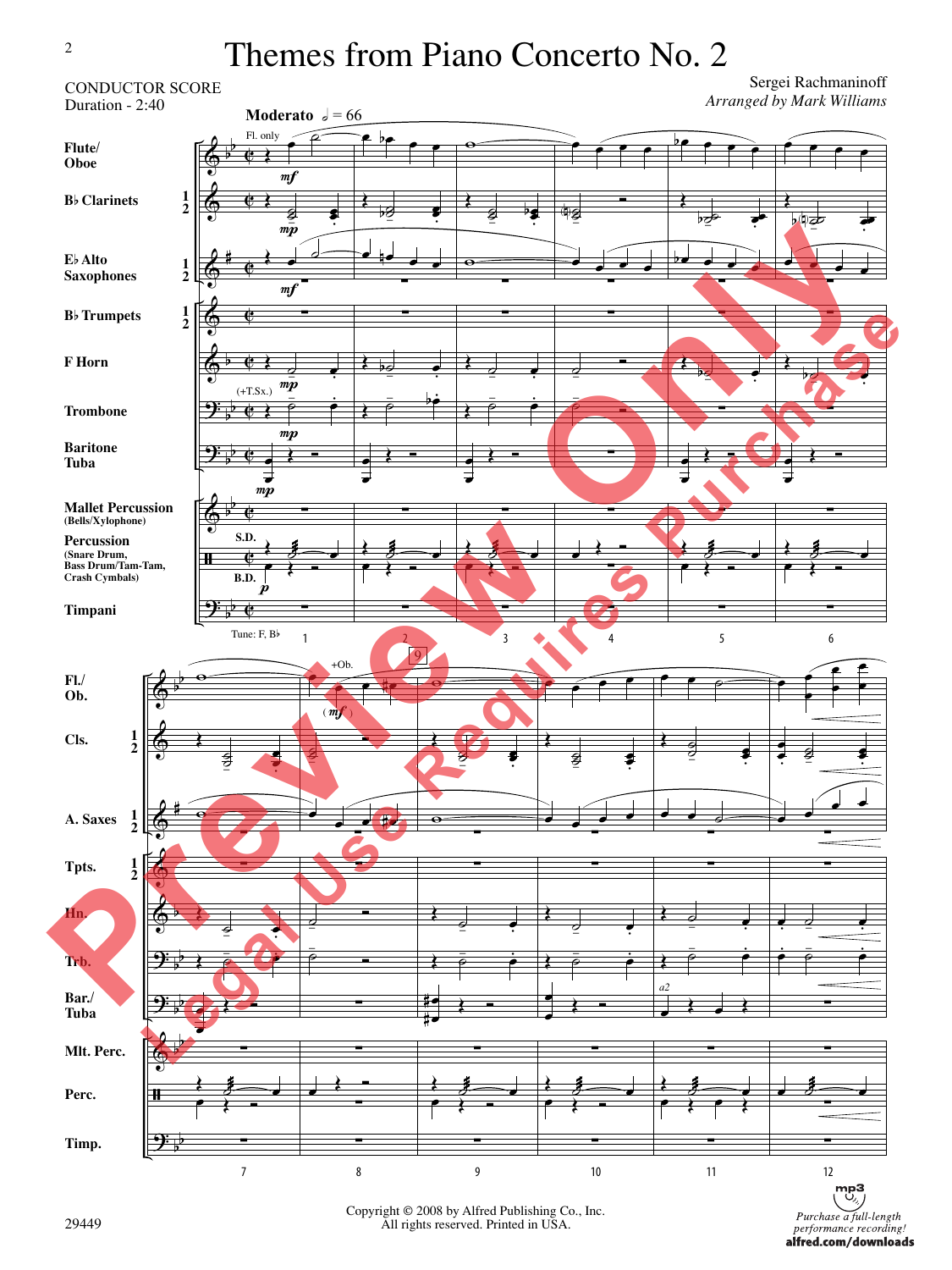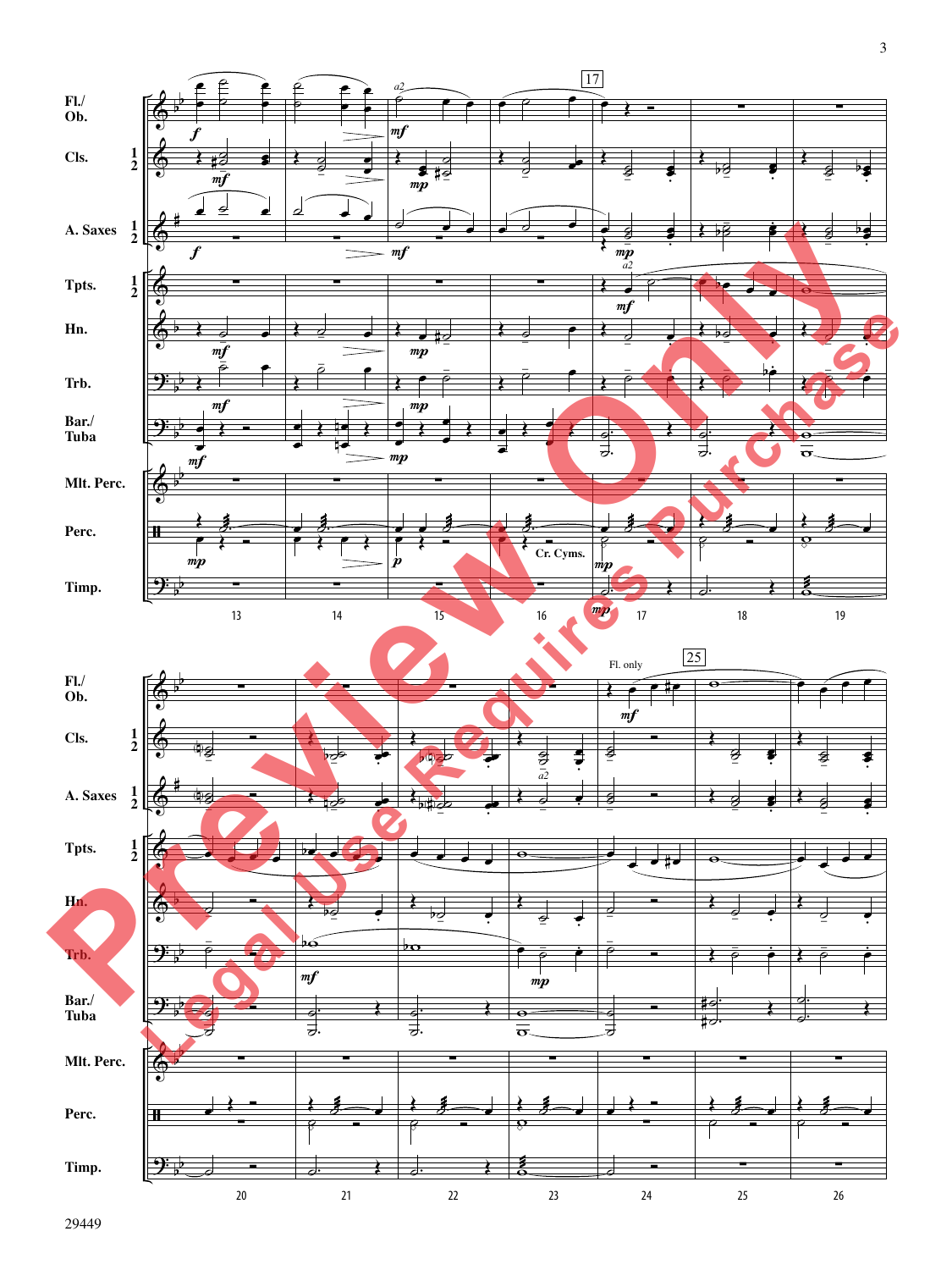

29449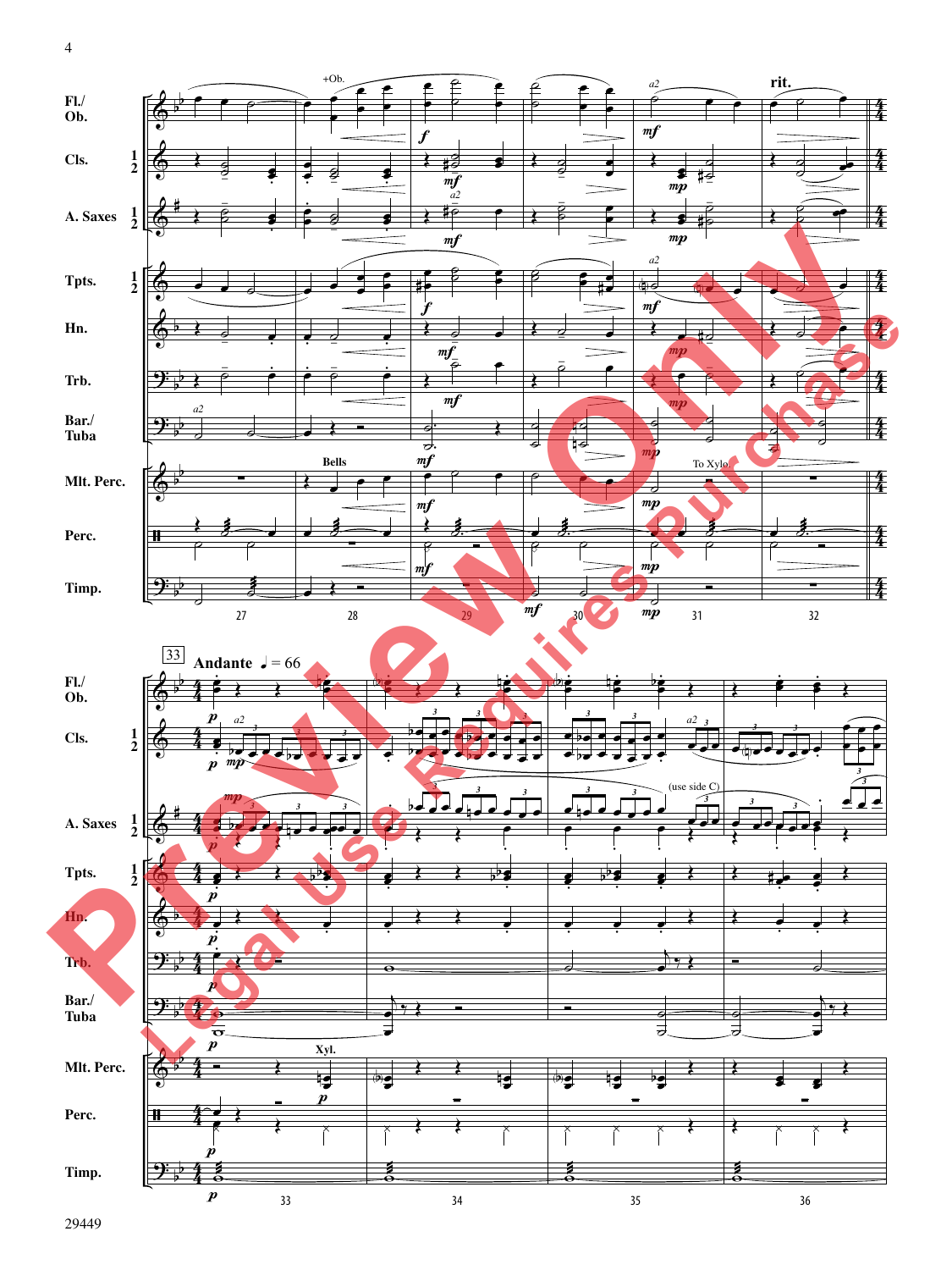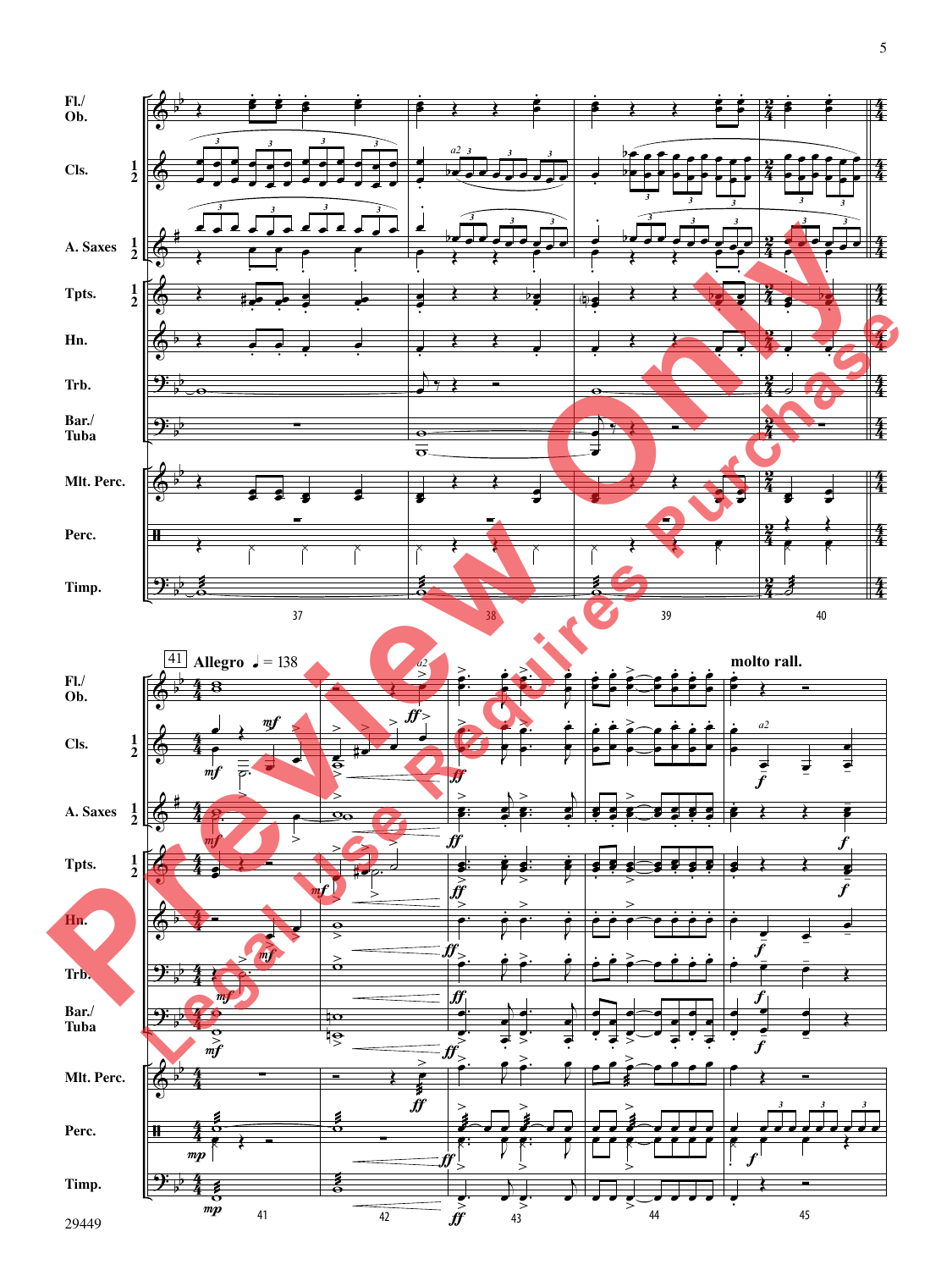

 $\sqrt{6}$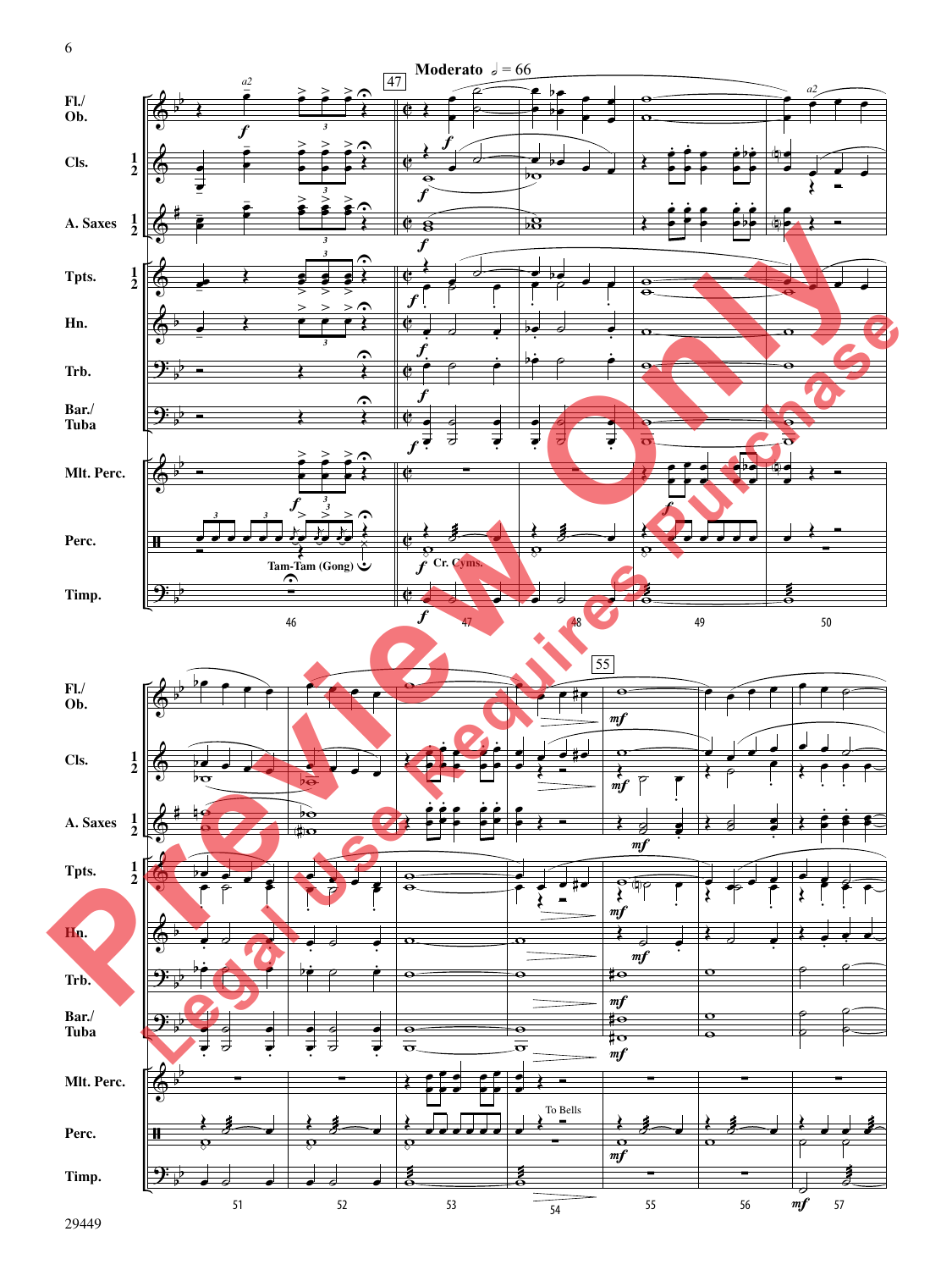

 $\boldsymbol{7}$